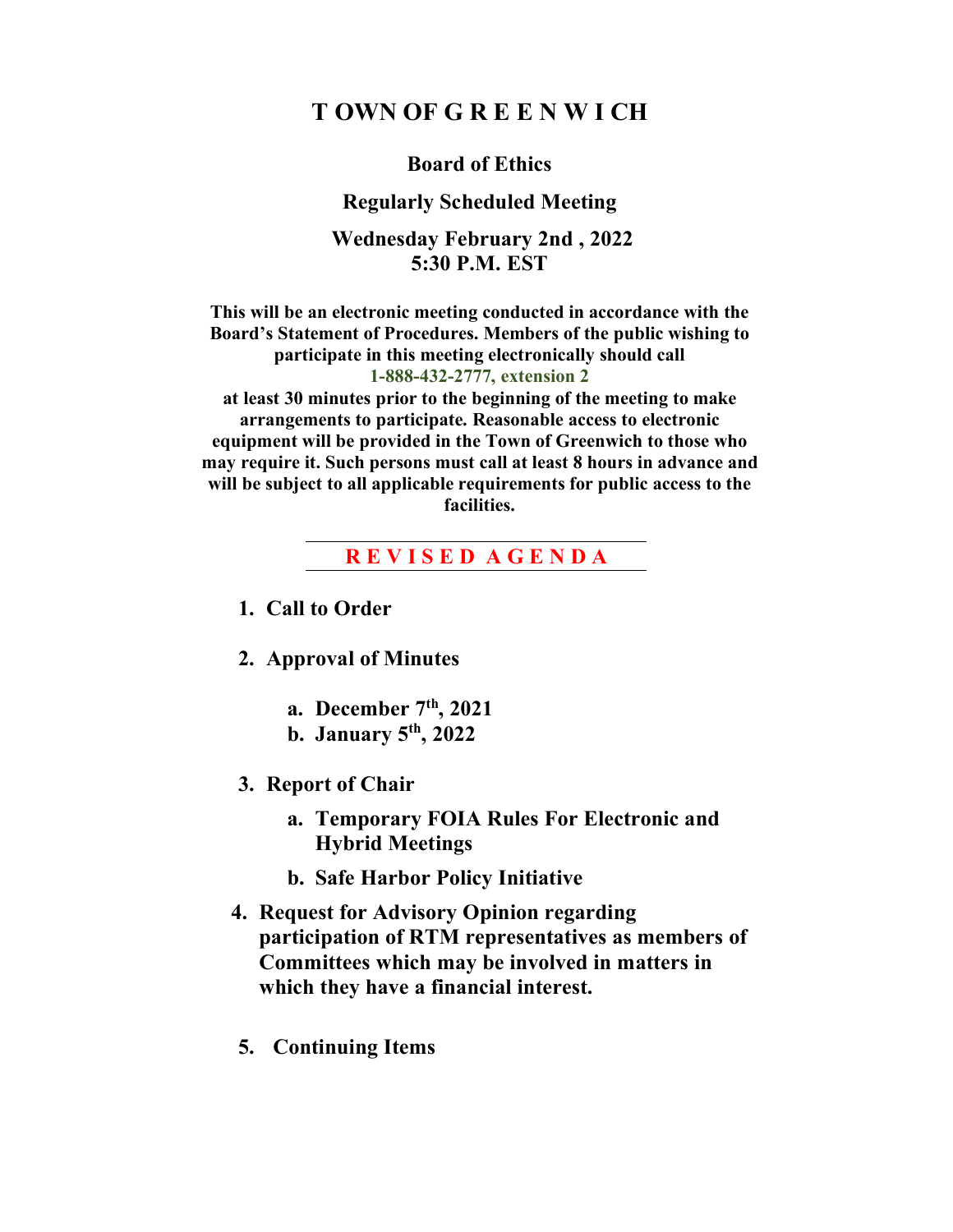- **a. 1st Selectman's request for recommendations concerning referrals by Town entities and officers**
	- **i. Under what circumstances does the occasion for referrals and recommendations arise?**
		- **1. Requests from public**
			- **a. Persons needing help with applications**
			- **b. Persons seeking benefit of Town expertise**
			- **c. Persons requesting recommendations for vendors or professional services**
			- **d. Persons from out of Town with problems and issues in Town (e.g. children with elderly parents)**
			- **e. Others**
		- **2. Implied referrals**
			- **a. Licensing**
			- **b. Supervised activities**
			- **c. Coaches and teachers**
			- **d. Contractors and consultants**
			- **e. Persons serving on board and Commissions**
	- **ii. Distinguishing between personal, quasiofficial and official recommendations**
		- **1. Procedures**
			- **a. Creating directories**
			- **b. Procedures for rating performance**
			- **c. Script for use in distinguishing personal**